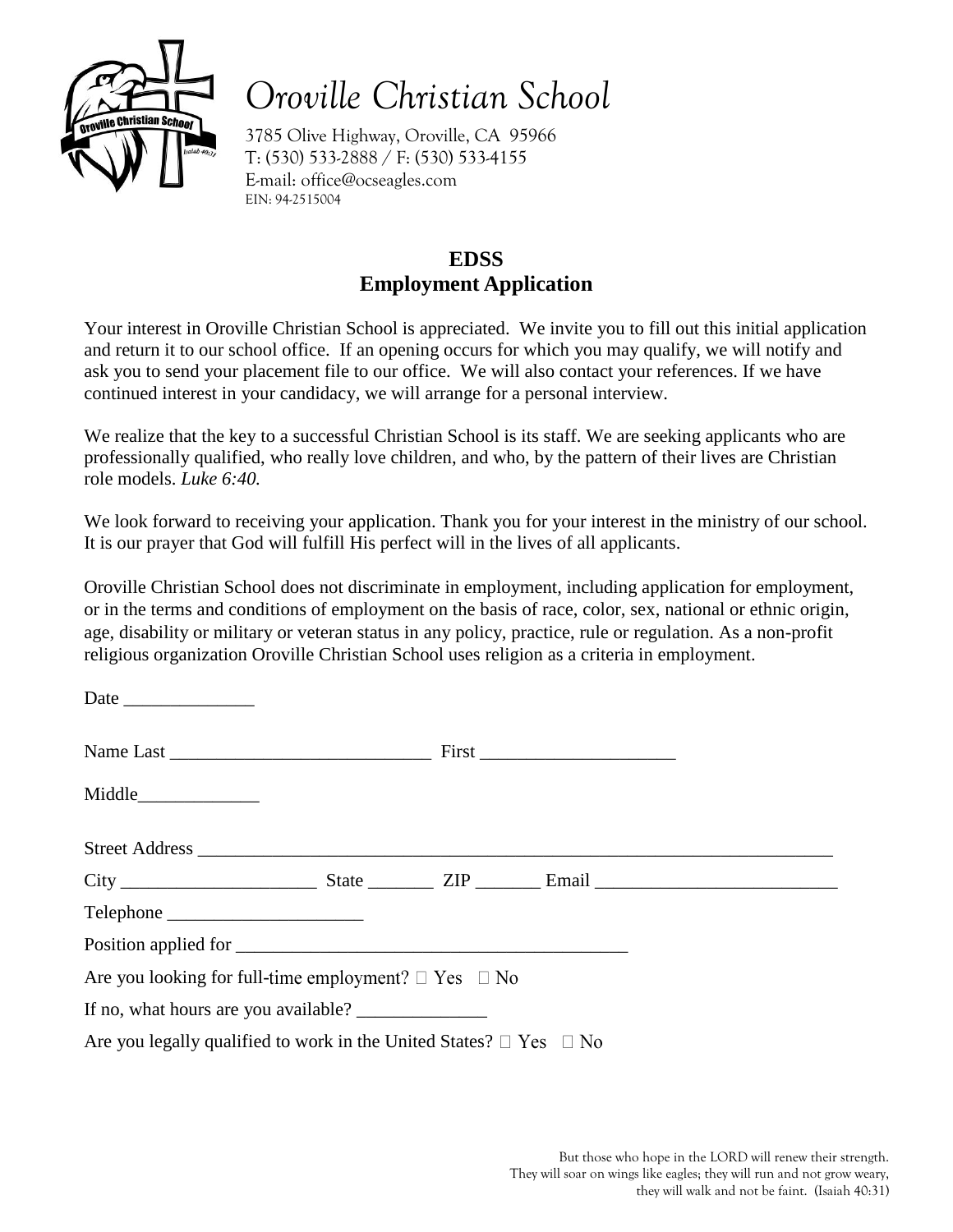Have you ever been convicted of a felony? (This will not necessarily affect your application.)

 $\Box$  Yes  $\Box$  No

If yes, please explain.

How long have you known Christ as your Lord and Savior? State your church membership : What is your local church affiliation? Pastor's Name: Pastor's Address: 2008. Pastor's Address: 2008. Pastor's Address: 2008. Pastor's Address: 2008. Pastor's Address: 2008. Pastor's Address: 2008. Pastor's Address: 2008. Pastor's Address: 2008. Pastor: 2008. P Are you active in your church? In what capacity? Do you believe the Bible to be the inspired, infallible Word of God and our final authority in all matters of faith, conduct and truth? Give your own definition of a Christian?

Give a brief account of your Christian experience:

What is your motive in seeking a position at Oroville Christian School?

What do you believe is the unique function of the Christian elementary school program?

| Education | School Name and Location | Year Major | Degree |
|-----------|--------------------------|------------|--------|
|           |                          |            |        |
|           | $\text{Collect}$         |            |        |
|           |                          |            |        |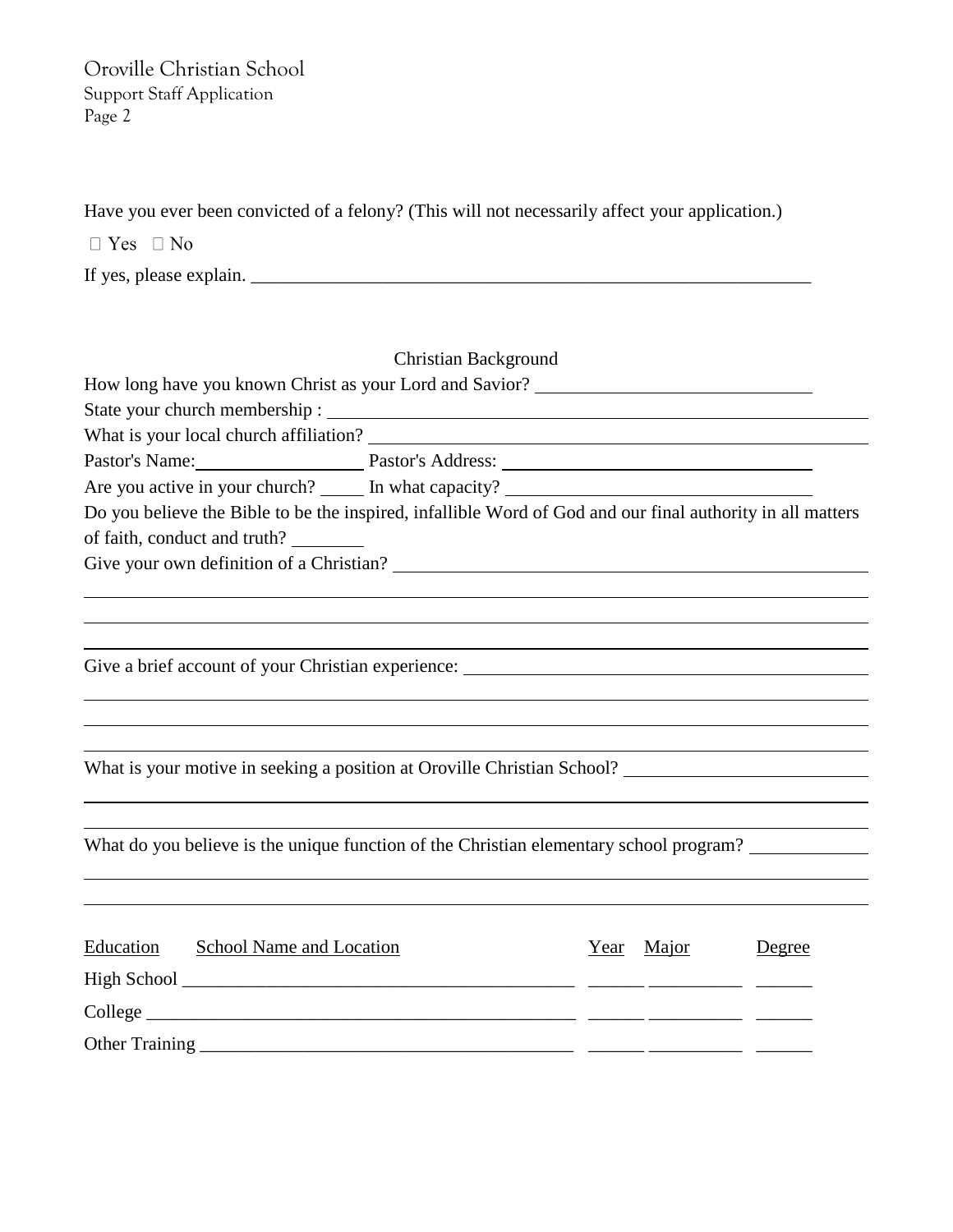In addition to your work history, are there other skills, qualifications, or experience that we should consider?

|                                      | Employment History (Start with most recent employer) |  |  |
|--------------------------------------|------------------------------------------------------|--|--|
|                                      | Company Name                                         |  |  |
|                                      |                                                      |  |  |
|                                      |                                                      |  |  |
|                                      |                                                      |  |  |
|                                      |                                                      |  |  |
| May we contact? $\Box$ Yes $\Box$ No |                                                      |  |  |
|                                      | Responsibilities                                     |  |  |
|                                      |                                                      |  |  |
|                                      | Company Name                                         |  |  |
|                                      |                                                      |  |  |
|                                      |                                                      |  |  |
|                                      |                                                      |  |  |
|                                      |                                                      |  |  |
| May we contact? $\Box$ Yes $\Box$ No |                                                      |  |  |
|                                      |                                                      |  |  |
|                                      |                                                      |  |  |
|                                      | Company Name                                         |  |  |
|                                      |                                                      |  |  |
|                                      |                                                      |  |  |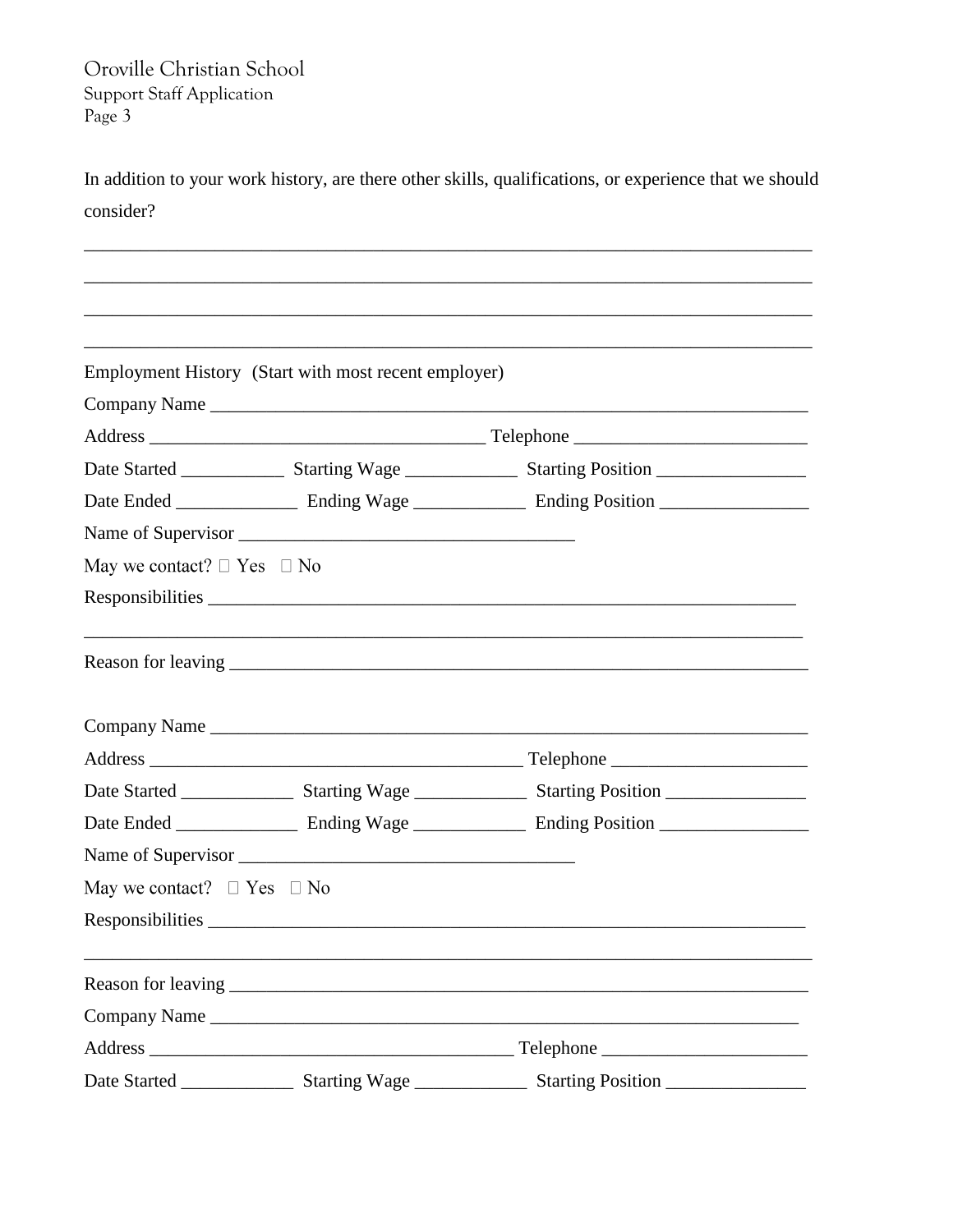|                                                                                                                                                                                                                                                                                                                                                                                                                      | Name of Supervisor |                                                                                   |
|----------------------------------------------------------------------------------------------------------------------------------------------------------------------------------------------------------------------------------------------------------------------------------------------------------------------------------------------------------------------------------------------------------------------|--------------------|-----------------------------------------------------------------------------------|
| May we contact? $\Box$ Yes $\Box$ No                                                                                                                                                                                                                                                                                                                                                                                 |                    |                                                                                   |
|                                                                                                                                                                                                                                                                                                                                                                                                                      |                    | Responsibilities                                                                  |
|                                                                                                                                                                                                                                                                                                                                                                                                                      |                    | ,我们也不能在这里的时候,我们也不能在这里的时候,我们也不能会在这里的时候,我们也不能会在这里的时候,我们也不能会在这里的时候,我们也不能会在这里的时候,我们也不 |
|                                                                                                                                                                                                                                                                                                                                                                                                                      |                    |                                                                                   |
|                                                                                                                                                                                                                                                                                                                                                                                                                      |                    |                                                                                   |
| $\frac{1}{\sqrt{1-\frac{1}{2}}\sqrt{1-\frac{1}{2}}\sqrt{1-\frac{1}{2}}\sqrt{1-\frac{1}{2}}\sqrt{1-\frac{1}{2}}\sqrt{1-\frac{1}{2}}\sqrt{1-\frac{1}{2}}\sqrt{1-\frac{1}{2}}\sqrt{1-\frac{1}{2}}\sqrt{1-\frac{1}{2}}\sqrt{1-\frac{1}{2}}\sqrt{1-\frac{1}{2}}\sqrt{1-\frac{1}{2}}\sqrt{1-\frac{1}{2}}\sqrt{1-\frac{1}{2}}\sqrt{1-\frac{1}{2}}\sqrt{1-\frac{1}{2}}\sqrt{1-\frac{1}{2}}\sqrt{1-\frac{1}{2}}\sqrt{1-\frac$ |                    |                                                                                   |
|                                                                                                                                                                                                                                                                                                                                                                                                                      |                    |                                                                                   |
|                                                                                                                                                                                                                                                                                                                                                                                                                      |                    |                                                                                   |
|                                                                                                                                                                                                                                                                                                                                                                                                                      |                    |                                                                                   |
| May we contact? $\Box$ Yes $\Box$ No                                                                                                                                                                                                                                                                                                                                                                                 |                    |                                                                                   |
|                                                                                                                                                                                                                                                                                                                                                                                                                      |                    |                                                                                   |
|                                                                                                                                                                                                                                                                                                                                                                                                                      |                    |                                                                                   |

Attach additional information if necessary.

I certify that the facts set forth in this application for employment are true and complete to the best of my knowledge. I understand that if I am employed, false statements on this application shall be considered sufficient cause for dismissal. Oroville Christian School is hereby authorized to make any investigations of my prior educational and employment history.

I understand that employment at Oroville Christian School is "at will," which means that either I or this company can terminate the employment relationship at any time, with or without prior notice, and for any reason not prohibited by statute. All employment is continued on that basis. I understand that no supervisor, manager, or executive of this company, other than the administrator, has any authority to alter the foregoing.